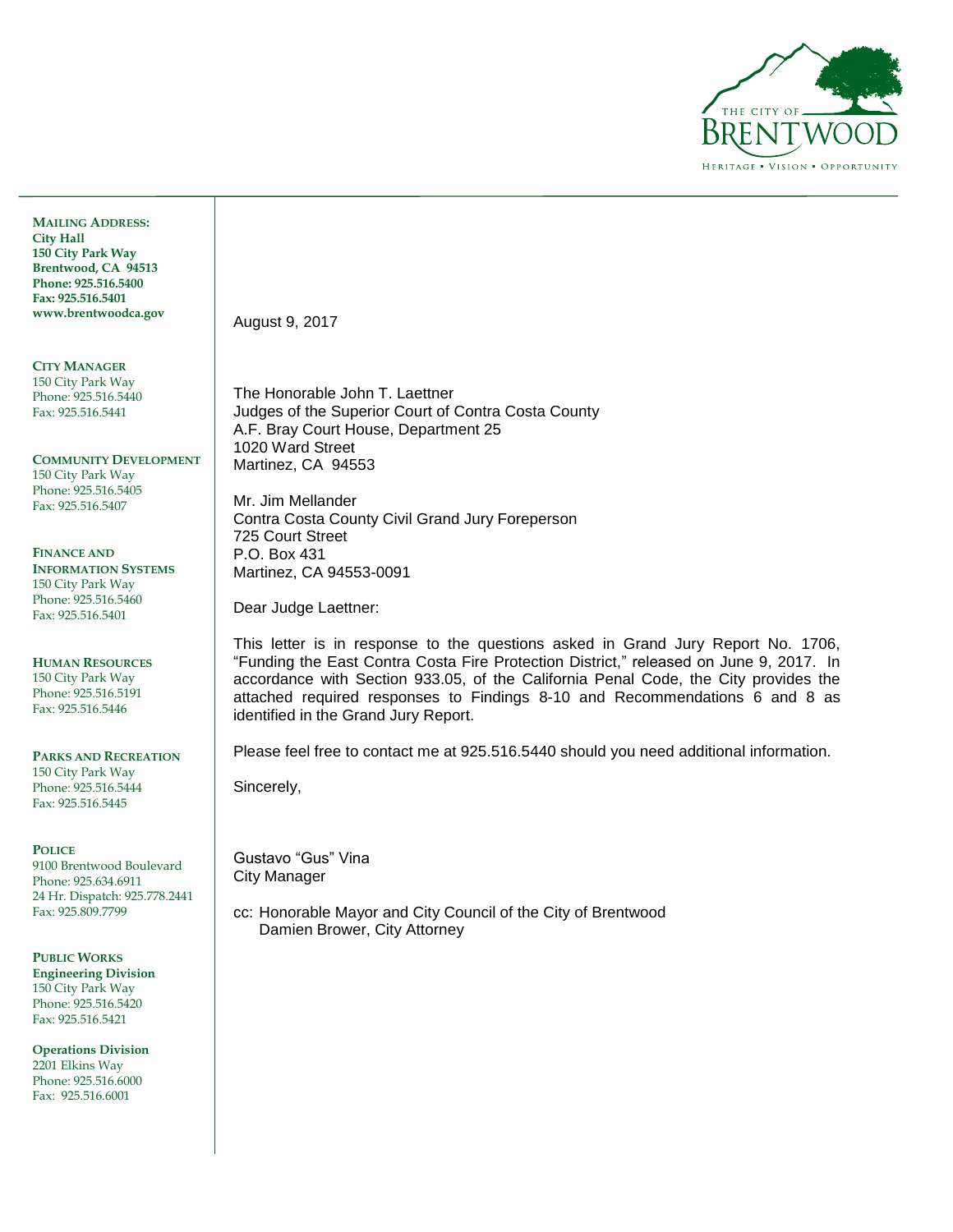## **City of Brentwood's Required Responses to Grand Jury Findings**

(Grand Jury Report No. 1706, "Funding the East Contra Costa Fire Protection District")

#### **Grand Jury Finding #8**

The City has collected impact fees that have been earmarked for ECCFPD to use for capital improvements.

**City Response:** The City partially disagrees with the finding. While fire development impact fees have been earmarked for fire capital improvements, the spending of those funds has not been earmarked specifically for the East Contra Costa Fire Protection District (ECCFPD). For example, the City has historically constructed fire stations using impact fee funds, from which ECCFPD then provides fire services.

### **Grand Jury Finding #9**

The City has unallocated Community Facility Funds.

**City Response:** The City partially disagrees with the finding. The City of Brentwood has Community Facility Development Impact Fee Funds (CFDIF funds) and Community Facility District Funds (CFD funds). CFDIF funds are development impact fee funds and are a one-time source of revenue used to mitigate the impacts that new development has on the City's infrastructure. CFD funds provide an annual revenue source from new development to fund authorized improvements and services in the City.

For purposes of this response, the City believes that Grand Jury Finding #9 refers to CFD funds. Due to residential growth which exceeded previous forecasts, the City now receives additional community facility district funds above the level that had previously been incorporated into the City's 10 year General Fund Fiscal Model. This additional revenue (the difference between previous projections and current revenue) has recently been made available for fire protection services as "unallocated" revenue by the City Council. This additional revenue is restricted for the allowable uses of the community facilities districts and appropriated by the City Council. All future community facility district revenue will be allocated towards these allowable uses. It should be noted that the "unallocated" revenue totaled approximately \$1 million on an annual basis, while the cost to operate a City fire department is estimated to cost over \$16 million per year.

If it was the Grand Jury's conclusion that the City has unallocated CFDIF funds, then the City would disagree with this conclusion, as all development impact fee funds are supported by fee studies which document the infrastructure needs of the City through build-out for which the funds are being accumulated.